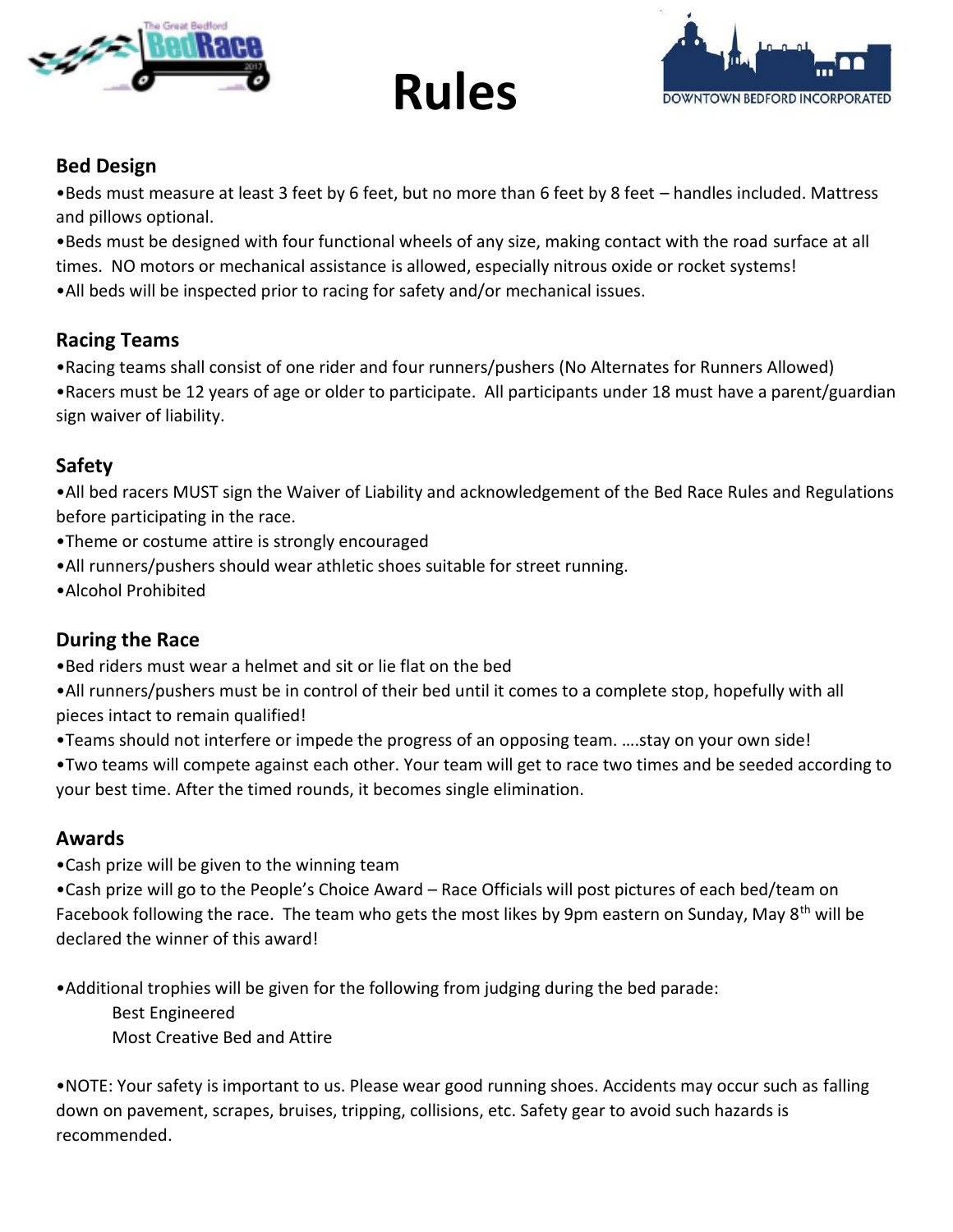

**P O Box 286, Bedford, PA 15522 Phone: 814.623.0048 Fax: 814.623.1175 Email: assistant@downtownbedford.com www.downtownbedford.com** 

**Downtown Bedford Inc.** 



# 2022 Bedford Bed Races Entry Form

\_\_\_\_\_\_\_\_\_\_\_\_\_\_\_\_\_\_\_\_\_\_\_\_\_\_\_\_\_\_\_\_\_\_\_\_\_\_\_\_\_\_\_\_\_\_\_\_\_\_\_\_\_\_\_\_\_\_\_\_\_\_\_\_\_\_\_\_\_\_\_\_\_\_\_\_\_\_\_\_\_\_

\_\_\_\_\_\_\_\_\_\_\_\_\_\_\_\_\_\_\_\_\_\_\_\_\_\_\_\_\_\_\_\_\_\_\_\_\_\_\_\_\_\_\_\_\_\_\_\_\_\_\_\_\_\_\_\_\_\_\_\_\_\_\_\_\_\_\_\_\_\_\_\_\_\_\_\_\_\_\_\_\_\_

\_\_\_\_\_\_\_\_\_\_\_\_\_\_\_\_\_\_\_\_\_\_\_\_\_\_\_\_\_\_\_\_\_\_\_\_\_\_\_\_\_\_\_\_\_\_\_\_\_\_\_\_\_\_\_\_\_\_\_\_\_\_\_\_\_\_\_\_\_\_\_\_\_\_\_\_\_\_\_\_\_\_

\_\_\_\_\_\_\_\_\_\_\_\_\_\_\_\_\_\_\_\_\_\_\_\_\_\_\_\_\_\_\_\_\_\_\_\_\_\_\_\_\_\_\_\_\_\_\_\_\_\_\_\_\_\_\_\_\_\_\_\_\_\_\_\_\_\_\_\_\_\_\_\_\_\_\_\_\_\_\_\_\_\_

\_\_\_\_\_\_\_\_\_\_\_\_\_\_\_\_\_\_\_\_\_\_\_\_\_\_\_\_\_\_\_\_\_\_\_\_\_\_\_\_\_\_\_\_\_\_\_\_\_\_\_\_\_\_\_\_\_\_\_\_\_\_\_\_\_\_\_\_\_\_\_\_\_\_\_\_\_\_\_\_\_\_

August 20, 2022

**Team Name \_\_\_\_\_\_\_\_\_\_\_\_\_\_\_\_\_\_\_\_\_\_\_\_\_\_\_\_\_\_\_\_\_\_\_\_\_\_\_\_\_\_\_\_\_\_\_\_\_\_\_\_\_\_\_\_\_\_\_\_\_\_\_\_\_\_\_\_\_\_\_\_\_\_\_\_\_\_\_\_\_\_\_\_\_\_**

**Team Captain Name & Phone \_\_\_\_\_\_\_\_\_\_\_\_\_\_\_\_\_\_\_\_\_\_\_\_\_\_\_\_\_\_\_\_\_\_\_\_\_\_\_\_\_\_\_\_\_\_\_\_\_\_\_\_\_\_\_\_\_\_\_\_\_\_\_\_\_\_\_\_\_\_\_\_**

**Team Captain Email \_\_\_\_\_\_\_\_\_\_\_\_\_\_\_\_\_\_\_\_\_\_\_\_\_\_\_\_\_\_\_\_\_\_\_\_\_\_\_\_\_\_\_\_\_\_\_\_\_\_\_\_\_\_\_\_\_\_\_\_\_\_\_\_\_\_\_\_\_\_\_\_\_\_\_\_\_\_\_\_**

**Team members' name, birthdate (including year), and phone number**

Team Member #1

Team Member #2

Team Member #3

Team Member #4

Team Member #5

**Please return this completed application and a check for \$50 made payable to DBI, no later than August 5, 2022.**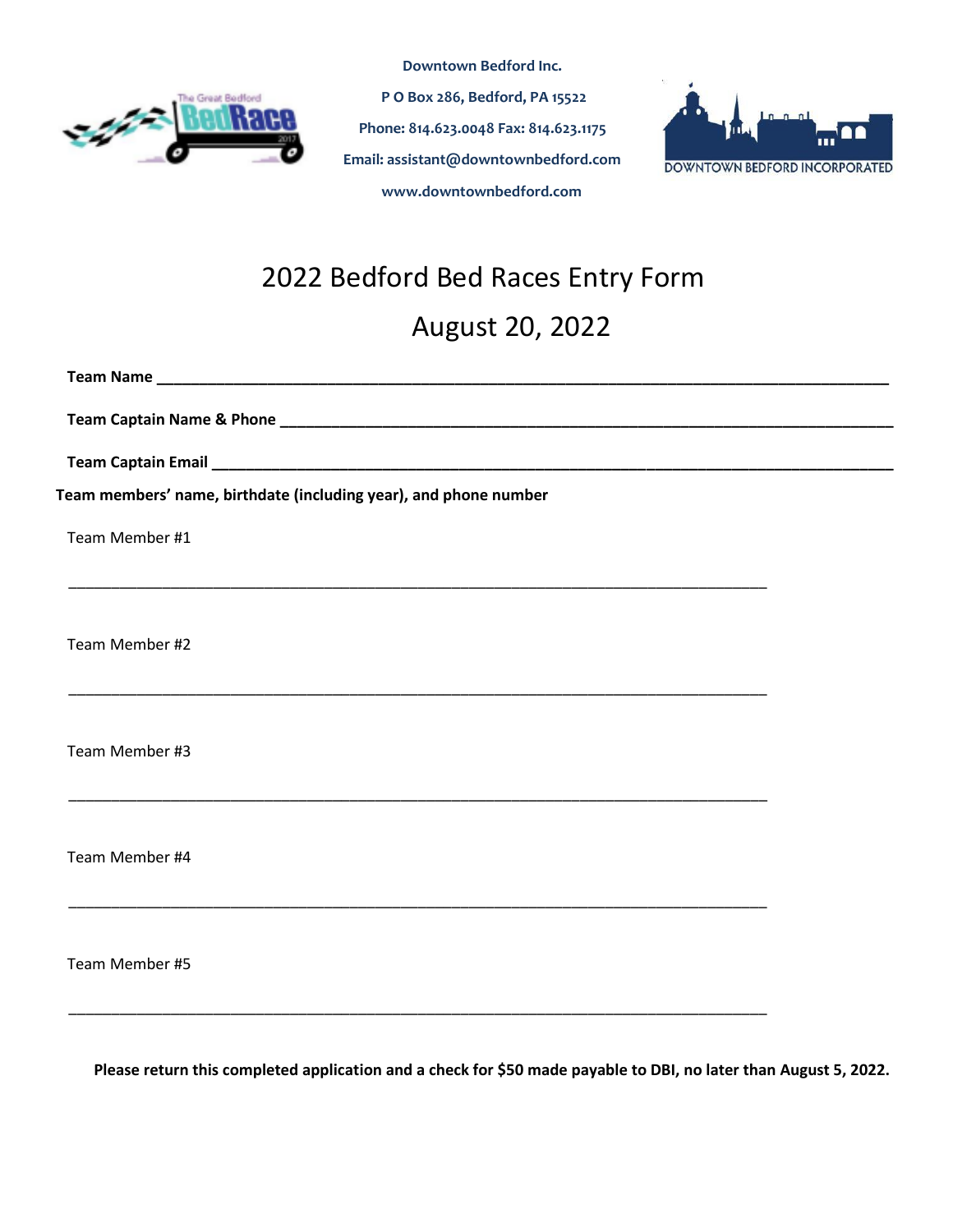#### **RELEASE AND WAIVER OF LIABILITY, ASSUMPTION OF RISK AND INDEMNITY AGREEMENT**

In consideration for being permitted to participate in the **2022 Bedford Bed Race and Parade** ("Bed Race") sponsored by Downtown Bedford Incorporated, on May 7, 2022, in Bedford, Pennsylvania, by my signature below, I agree as follows:

#### **ASSUMPTION OF RISK, WAIVER AND RELEASE**

I recognize, acknowledge and understand there may be certain inherent risks associated with the Bed Race. I voluntarily and knowingly agree to assume all risks involved with the Bed Race and by my signature below, I certify that I am medically able to participate in this activity. I also assume any and all other risks associated with participating in the event, including, but not limited to falls, contact with other participants, spectators or equipment, effects of the weather, including high heat and/or humidity, and the condition of the roads. All such risks are understood by me and I willingly and knowingly assume any and all risks in order to participate in the activity.

I RELEASE, WAIVE, and DISCHARGE Downtown Bedford Incorporated, its Servants, Agents and Assigns, or any other organization or entity assisting with the Bed Race, from any and all liability for damages, injury, death, or losses of all and every description, both foreseen and unforeseen. I further release Downtown Bedford Incorporated, its Servants and Agents, of and from any and all actions, cause of actions, claims and demands, costs or damages of action, or any nature and kind however caused directly or indirectly arising out of or incurred in connection with the activity. Further, I hereby grant full permission to use any photographs, videotapes, or images or any other record of this event for any purpose whatsoever now and in the future.

#### **INDEMNIFICATION**

I agree to indemnify and save and hold harmless Downtown Bedford Incorporated, its Servants, Agents and Assigns, or any other organization or entity assisting with the Bed Race, from any loss, liability, damage, claims, actions, costs, expenses and demands with respect to any injury, death, loss or damage to my person or property, with respect to injury, death, loss or damage to a third party or to his or her property, however caused, arising out of or in connection with my taking part in the Bed Race. **This Agreement shall be binding on me, my heirs, personal representatives, successors and assigns. I acknowledge having read this document. I have read this Agreement, fully understand its terms, understand that I may give up rights by signing it and have signed it freely and voluntarily without any inducement, assurance or guarantee being made to me and intend my signature to be a complete and unconditional release of all liability to the greatest extent allowable by law.**